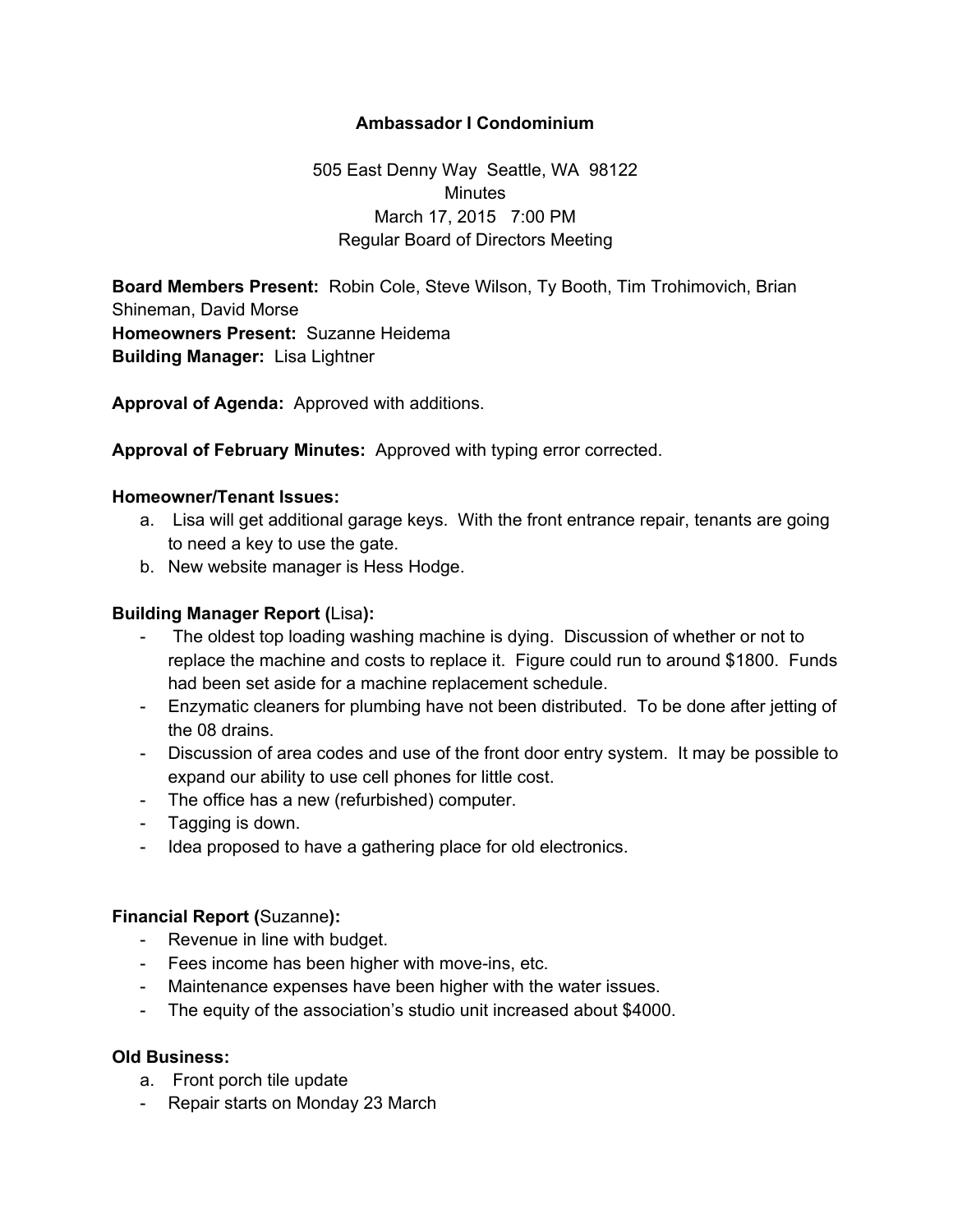- Flier to be sent to all homeowners/tenants
- b. Bids for jetting lines for 08 stack plumbing
- Approve the lower of the two bids to jet the lines.
- c. Building loan update (Steve)
- Discussion of need for obtaining a second bid for financing window replacement.
- d. Update on lighting bids (Suzanne)
- Board is trying to get the lighting bid broken down into portions.
- multiple types of fixtures available
- discussion of CFLs vs LEDs. Incandescent effect preferred. Perhaps best to wait for LED technology?

### **New Business:**

- a. Amending declarations
- There has been no change in the governing documents since 1991.
- Robin has concerns that some of the changes voted on in prior years have not been recorded. There were voting changes and insurance clauses.
- There are concerns the governing documentss no longer reflect state law or industry standards.
- The Ambassador I is a "New Act" condominium.
- 67% of homeowners' approval needed for amendments.
- A list for correction of issues and a draft would be reviewed by the board. Board will send list of issues.
- Notes in by 31 March.
- Discussion of obtaining bids from 2 attorneys to cost the bid for an update. Similar reviews have run in the \$2500 - \$4000 range.
- Board approved sum up to \$4000.
- b. Online voting proposal
- There may be a conflict with WA state law in permitting online voting for homeowners. Board to check on status.
- c. Roof inspection update
- The roof was inspected and was in good condition & cleaner than average. The coating can be refreshed when needed.
- d. Update on architecture bids
- Some on board felt that Brandon has knowledge of the building and would be the logical choice.
- It was felt that photographs of wall interiors & previous repairs be sent to other bidders. Suzanne will search for photos in the invoicing.
- Robin has skills to review the bidding and would expect no pay. The association would need an architect and project manager.